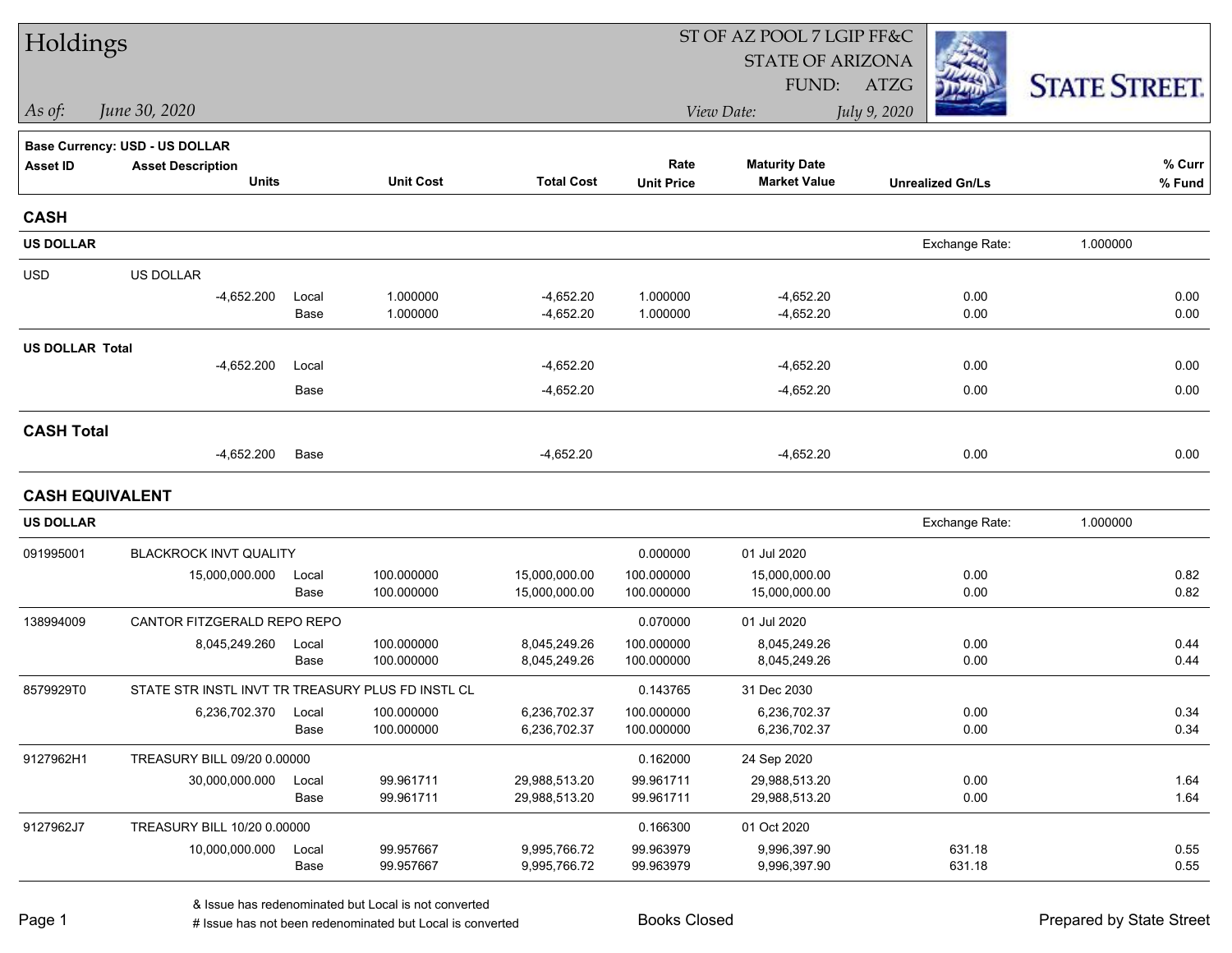| Holdings        |                                       |       |                  |                   |                   | ST OF AZ POOL 7 LGIP FF&C |                         |                      |
|-----------------|---------------------------------------|-------|------------------|-------------------|-------------------|---------------------------|-------------------------|----------------------|
|                 |                                       |       |                  |                   |                   | <b>STATE OF ARIZONA</b>   |                         |                      |
|                 |                                       |       |                  |                   |                   | FUND:                     | <b>ATZG</b>             | <b>STATE STREET.</b> |
| As of:          | June 30, 2020                         |       |                  |                   |                   | View Date:                | July 9, 2020            |                      |
|                 | <b>Base Currency: USD - US DOLLAR</b> |       |                  |                   |                   |                           |                         |                      |
| <b>Asset ID</b> | <b>Asset Description</b>              |       |                  |                   | Rate              | <b>Maturity Date</b>      |                         | % Curr               |
|                 | <b>Units</b>                          |       | <b>Unit Cost</b> | <b>Total Cost</b> | <b>Unit Price</b> | <b>Market Value</b>       | <b>Unrealized Gn/Ls</b> | % Fund               |
| 9127962R9       | TREASURY BILL 10/20 0.00000           |       |                  |                   | 0.155000          | 15 Oct 2020               |                         |                      |
|                 | 5,000,000.000                         | Local | 99.954361        | 4,997,718.06      | 99.956979         | 4,997,848.95              | 130.89                  | 0.27                 |
|                 |                                       | Base  | 99.954361        | 4,997,718.06      | 99.956979         | 4,997,848.95              | 130.89                  | 0.27                 |
| 9127962S7       | TREASURY BILL 10/20 0.00000           |       |                  |                   | 0.155000          | 22 Oct 2020               |                         |                      |
|                 | 5,000,000.000                         | Local | 99.951347        | 4,997,567.36      | 99.952944         | 4,997,647.20              | 79.84                   | 0.27                 |
|                 |                                       | Base  | 99.951347        | 4,997,567.36      | 99.952944         | 4,997,647.20              | 79.84                   | 0.27                 |
| 912796SZ3       | TREASURY BILL 07/20 0.00000           |       |                  |                   | 0.132500          | 16 Jul 2020               |                         |                      |
|                 | 20,000,000.000                        | Local | 99.994479        | 19,998,895.83     | 99.994479         | 19,998,895.83             | 0.00                    | 1.10                 |
|                 |                                       | Base  | 99.994479        | 19,998,895.83     | 99.994479         | 19,998,895.83             | 0.00                    | 1.10                 |
| 912796TD1       | TREASURY BILL 08/20 0.00000           |       |                  |                   | 0.120500          | 13 Aug 2020               |                         |                      |
|                 | 10,000,000.000                        | Local | 99.985607        | 9,998,560.69      | 99.985607         | 9,998,560.69              | 0.00                    | 0.55                 |
|                 |                                       | Base  | 99.985607        | 9,998,560.69      | 99.985607         | 9,998,560.69              | 0.00                    | 0.55                 |
| 912796TN9       | TREASURY BILL 10/20 0.00000           |       |                  |                   | 0.160000          | 08 Oct 2020               |                         |                      |
|                 | 15,000,000.000                        | Local | 99.956000        | 14,993,400.00     | 99.960528         | 14,994,079.20             | 679.20                  | 0.82                 |
|                 |                                       | Base  | 99.956000        | 14,993,400.00     | 99.960528         | 14,994,079.20             | 679.20                  | 0.82                 |
| 912796UB3       | TREASURY BILL 07/20 0.00000           |       |                  |                   | 0.096000          | 02 Jul 2020               |                         |                      |
|                 | 60,000,000.000                        | Local | 99.999738        | 59,999,842.50     | 99.999738         | 59,999,842.50             | 0.00                    | 3.29                 |
|                 |                                       | Base  | 99.999738        | 59,999,842.50     | 99.999738         | 59,999,842.50             | 0.00                    | 3.29                 |
| 912796WW5       | TREASURY BILL 07/20 0.00000           |       |                  |                   | 0.116000          | 09 Jul 2020               |                         |                      |
|                 | 60,000,000.000                        | Local | 99.992046        | 59,995,227.77     | 99.992046         | 59,995,227.77             | 0.00                    | 3.29                 |
|                 |                                       | Base  | 99.992046        | 59,995,227.77     | 99.992046         | 59,995,227.77             | 0.00                    | 3.29                 |
| 912796WX3       | TREASURY BILL 07/20 0.00000           |       |                  |                   | 0.100500          | 23 Jul 2020               |                         |                      |
|                 | 20,000,000.000                        | Local | 99.993858        | 19,998,771.67     | 99.993858         | 19,998,771.67             | 0.00                    | 1.10                 |
|                 |                                       | Base  | 99.993858        | 19,998,771.67     | 99.993858         | 19,998,771.67             | 0.00                    | 1.10                 |
| 912796WZ8       | TREASURY BILL 08/20 0.00000           |       |                  |                   | 0.106000          | 06 Aug 2020               |                         |                      |
|                 | 40,000,000.000                        | Local | 99.989550        | 39,995,820.00     | 99.989550         | 39,995,820.00             | 0.00                    | 2.19                 |
|                 |                                       | Base  | 99.989550        | 39,995,820.00     | 99.989550         | 39,995,820.00             | 0.00                    | 2.19                 |
| 912796XE4       | TREASURY BILL 02/21 0.00000           |       |                  |                   | 0.167500          | 25 Feb 2021               |                         |                      |
|                 | 10,000,000.000                        | Local | 99.888799        | 9,988,879.86      | 99.892569         | 9,989,256.90              | 377.04                  | 0.55                 |
|                 |                                       | Base  | 99.888799        | 9,988,879.86      | 99.892569         | 9,989,256.90              | 377.04                  | 0.55                 |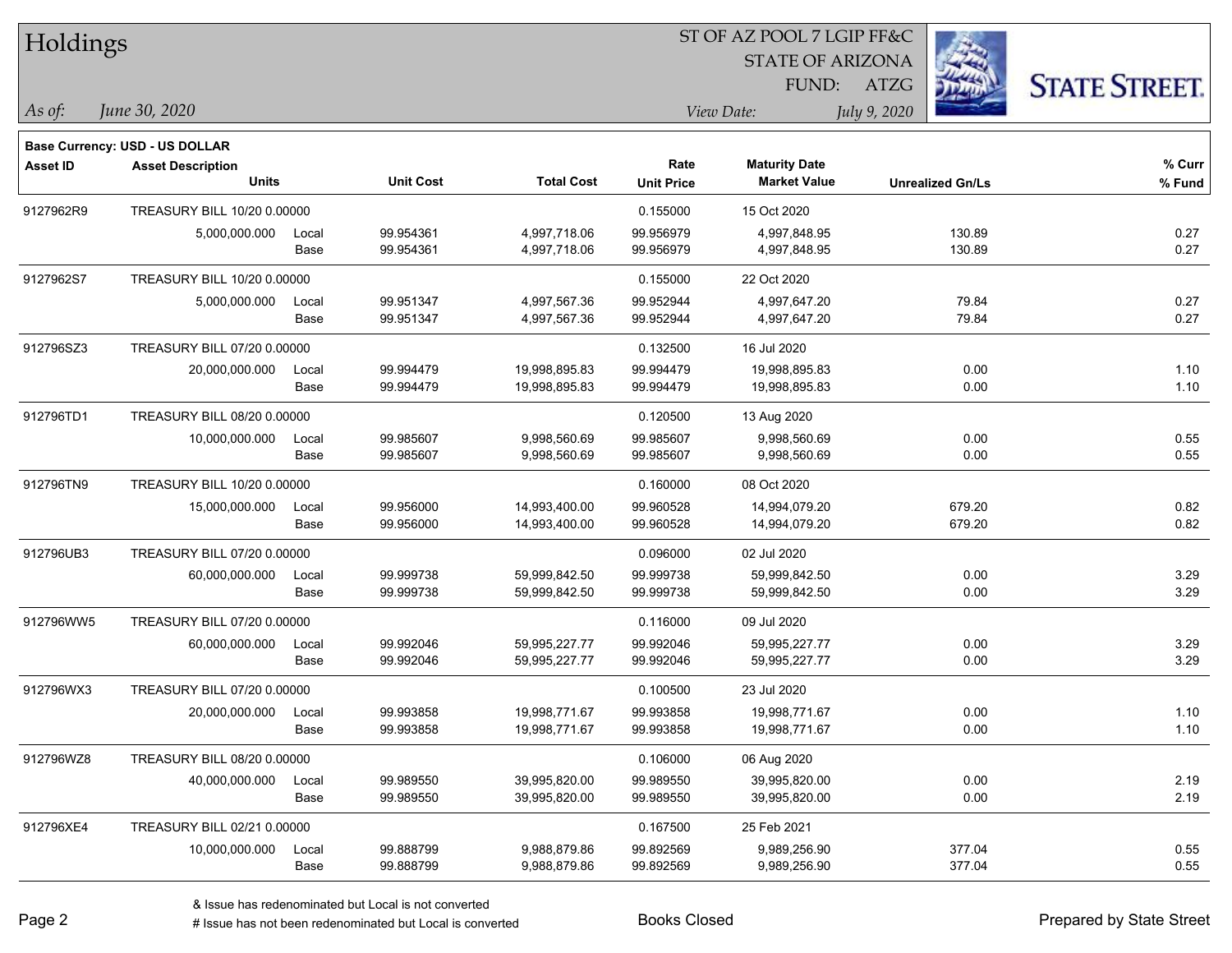| Holdings               |                                                 |       |                                                           |                   |                     | ST OF AZ POOL 7 LGIP FF&C |                         |                          |
|------------------------|-------------------------------------------------|-------|-----------------------------------------------------------|-------------------|---------------------|---------------------------|-------------------------|--------------------------|
|                        |                                                 |       |                                                           |                   |                     | <b>STATE OF ARIZONA</b>   |                         |                          |
|                        |                                                 |       |                                                           |                   |                     | FUND:                     | ATZG                    | <b>STATE STREET.</b>     |
| As of:                 | June 30, 2020                                   |       |                                                           |                   |                     | View Date:                | July 9, 2020            |                          |
|                        | Base Currency: USD - US DOLLAR                  |       |                                                           |                   |                     |                           |                         |                          |
| <b>Asset ID</b>        | <b>Asset Description</b>                        |       |                                                           |                   | Rate                | <b>Maturity Date</b>      |                         | % Curr                   |
|                        | <b>Units</b>                                    |       | <b>Unit Cost</b>                                          | <b>Total Cost</b> | <b>Unit Price</b>   | <b>Market Value</b>       | <b>Unrealized Gn/Ls</b> | % Fund                   |
| 912796XF1              | TREASURY BILL 08/20 0.00000                     |       |                                                           |                   | 0.110500            | 20 Aug 2020               |                         |                          |
|                        | 10,000,000.000                                  | Local | 99.984653                                                 | 9,998,465.28      | 99.984653           | 9,998,465.28              | 0.00                    | 0.55                     |
|                        |                                                 | Base  | 99.984653                                                 | 9,998,465.28      | 99.984653           | 9,998,465.28              | 0.00                    | 0.55                     |
| 921FRK000              | BMO TRIPARTY MTGE CLAS/ISIT/RTRP MATU//20121224 |       |                                                           |                   | 0.050000            | 01 Jul 2020               |                         |                          |
|                        | 2,270,996.610                                   | Local | 100.000000                                                | 2,270,996.61      | 100.000000          | 2,270,996.61              | 0.00                    | 0.12                     |
|                        |                                                 | Base  | 100.000000                                                | 2,270,996.61      | 100.000000          | 2,270,996.61              | 0.00                    | 0.12                     |
| 921FRK000              | BMO TRIPARTY MTGE CLAS/ISIT/RTRP MATU//20121224 |       |                                                           |                   | 0.100000            | 06 Jul 2020               |                         |                          |
|                        | 25,000,000.000                                  | Local | 100.000000                                                | 25,000,000.00     | 100.000000          | 25,000,000.00             | 0.00                    | 1.37                     |
|                        |                                                 | Base  | 100.000000                                                | 25,000,000.00     | 100.000000          | 25,000,000.00             | 0.00                    | 1.37                     |
| 930ABD003              | <b>FIDELITY INVESTMENTS MONEY</b>               |       |                                                           |                   | 0.000000            | 01 Jul 2020               |                         |                          |
|                        | 75,061,118.330                                  | Local | 100.000000                                                | 75,061,118.33     | 100.000000          | 75,061,118.33             | 0.00                    | 4.11                     |
|                        |                                                 | Base  | 100.000000                                                | 75,061,118.33     | 100.000000          | 75,061,118.33             | 0.00                    | 4.11                     |
| 979QHR003              | SOUTH STREET REPO                               |       |                                                           |                   | 0.110000            | 01 Jul 2020               |                         |                          |
|                        | 109,499,999.990                                 | Local | 100.000000                                                | 109,499,999.99    | 100.000000          | 109,499,999.99            | 0.00                    | 6.00                     |
|                        |                                                 | Base  | 100.000000                                                | 109,499,999.99    | 100.000000          | 109,499,999.99            | 0.00                    | 6.00                     |
| 979RFJ001              | ALLIANCE BANK OF ARIZONA MONEY                  |       |                                                           |                   | 1.260000            | 01 Jul 2020               |                         |                          |
|                        | 2,534.850                                       | Local | 100.000000                                                | 2,534.85          | 100.000000          | 2,534.85                  | 0.00                    | 0.00                     |
|                        |                                                 | Base  | 100.000000                                                | 2,534.85          | 100.000000          | 2,534.85                  | 0.00                    | 0.00                     |
| 979TUW001              | GUGGENHEIM SECURITIES REPO 08/14 VAR            |       |                                                           |                   | 0.070000            | 01 Jul 2020               |                         |                          |
|                        | 75,000,000.000                                  | Local | 100.000000                                                | 75,000,000.00     | 100.000000          | 75,000,000.00             | 0.00                    | 4.11                     |
|                        |                                                 | Base  | 100.000000                                                | 75,000,000.00     | 100.000000          | 75,000,000.00             | 0.00                    | 4.11                     |
| <b>US DOLLAR Total</b> |                                                 |       |                                                           |                   |                     |                           |                         |                          |
|                        | 611,116,601.410                                 | Local |                                                           | 611,064,030.35    |                     | 611,065,928.50            | 1,898.15                | 33.47                    |
|                        |                                                 | Base  |                                                           | 611,064,030.35    |                     | 611,065,928.50            | 1,898.15                | 33.47                    |
|                        | <b>CASH EQUIVALENT Total</b>                    |       |                                                           |                   |                     |                           |                         |                          |
|                        | 611,116,601.410                                 | Base  |                                                           | 611,064,030.35    |                     | 611,065,928.50            | 1,898.15                | 33.47                    |
| <b>FIXED INCOME</b>    |                                                 |       |                                                           |                   |                     |                           |                         |                          |
| <b>US DOLLAR</b>       |                                                 |       |                                                           |                   |                     |                           | Exchange Rate:          | 1.000000                 |
|                        |                                                 |       | & Issue has redenominated but Local is not converted      |                   |                     |                           |                         |                          |
| Page 3                 |                                                 |       | # Issue has not been redenominated but Local is converted |                   | <b>Books Closed</b> |                           |                         | Prepared by State Street |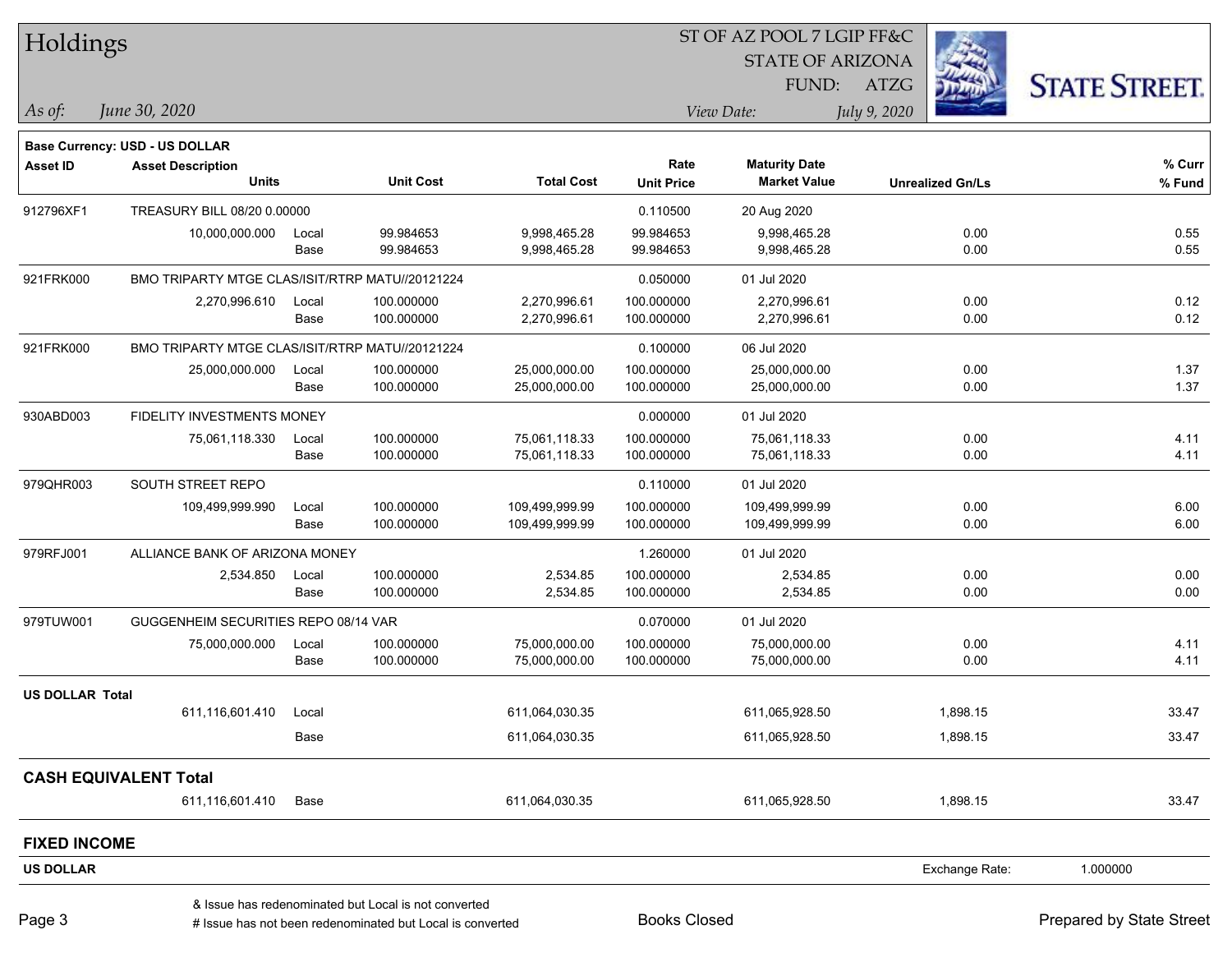| Holdings        |                                       |       |                  |                   |                   | 51 OF AZ POOL 7 LGIP FF&C |                         |                      |
|-----------------|---------------------------------------|-------|------------------|-------------------|-------------------|---------------------------|-------------------------|----------------------|
|                 |                                       |       |                  |                   |                   | <b>STATE OF ARIZONA</b>   |                         |                      |
|                 |                                       |       |                  |                   |                   | FUND:                     | ATZG                    | <b>STATE STREET.</b> |
| $As$ of:        | June 30, 2020                         |       |                  |                   |                   | View Date:                | July 9, 2020            |                      |
|                 | <b>Base Currency: USD - US DOLLAR</b> |       |                  |                   |                   |                           |                         |                      |
| <b>Asset ID</b> | <b>Asset Description</b>              |       |                  |                   | Rate              | <b>Maturity Date</b>      |                         | % Curr               |
|                 | <b>Units</b>                          |       | <b>Unit Cost</b> | <b>Total Cost</b> | <b>Unit Price</b> | <b>Market Value</b>       | <b>Unrealized Gn/Ls</b> | $%$ Fund             |
| 9127962G3       | TREASURY BILL 09/20 0.00000           |       |                  |                   |                   | 17 Sep 2020               |                         |                      |
|                 | 20,000,000.000                        | Local | 99.963167        | 19,992,633.37     | 99.968583         | 19,993,716.60             | 1,083.23                | 1.10                 |
|                 |                                       | Base  | 99.963167        | 19,992,633.37     | 99.968583         | 19,993,716.60             | 1,083.23                | 1.10                 |
| 9127962H1       | TREASURY BILL 09/20 0.00000           |       |                  |                   |                   | 24 Sep 2020               |                         |                      |
|                 | 20,000,000.000                        | Local | 99.962813        | 19,992,562.59     | 99.965764         | 19,993,152.80             | 590.21                  | 1.10                 |
|                 |                                       | Base  | 99.962813        | 19,992,562.59     | 99.965764         | 19,993,152.80             | 590.21                  | 1.10                 |
| 9127962J7       | TREASURY BILL 10/20 0.00000           |       |                  |                   |                   | 01 Oct 2020               |                         |                      |
|                 | 10,000,000.000                        | Local | 99.958472        | 9,995,847.22      | 99.963979         | 9,996,397.90              | 550.68                  | 0.55                 |
|                 |                                       | Base  | 99.958472        | 9,995,847.22      | 99.963979         | 9,996,397.90              | 550.68                  | 0.55                 |
| 9127962R9       | TREASURY BILL 10/20 0.00000           |       |                  |                   |                   | 15 Oct 2020               |                         |                      |
|                 | 15,000,000.000                        | Local | 99.941111        | 14,991,166.66     | 99.956979         | 14,993,546.85             | 2,380.19                | 0.82                 |
|                 |                                       | Base  | 99.941111        | 14,991,166.66     | 99.956979         | 14,993,546.85             | 2,380.19                | 0.82                 |
| 9127962S7       | TREASURY BILL 10/20 0.00000           |       |                  |                   | 0.010000          | 22 Oct 2020               |                         |                      |
|                 | 5,000,000.000                         | Local | 99.949778        | 4,997,488.89      | 99.952944         | 4,997,647.20              | 158.31                  | 0.27                 |
|                 |                                       | Base  | 99.949778        | 4,997,488.89      | 99.952944         | 4,997,647.20              | 158.31                  | 0.27                 |
| 9127962T5       | TREASURY BILL 10/20 0.00000           |       |                  |                   | 0.010000          | 29 Oct 2020               |                         |                      |
|                 | 10,000,000.000                        | Local | 99.951666        | 9,995,166.64      | 99.947500         | 9,994,750.00              | $-416.64$               | 0.55                 |
|                 |                                       | Base  | 99.951666        | 9,995,166.64      | 99.947500         | 9,994,750.00              | $-416.64$               | 0.55                 |
| 9127962X6       | TREASURY BILL 06/20 0.00000           |       |                  |                   | 0.010000          | 30 Jun 2020               |                         |                      |
|                 | 0.000                                 | Local | 0.000000         | 4.444.56          | 0.000000          | 0.00                      | $-4,444.56$             | 0.00                 |
|                 |                                       | Base  | 0.000000         | 4,444.56          | 0.000000          | 0.00                      | $-4,444.56$             | 0.00                 |
| 9127962Z1       | TREASURY BILL 11/20 0.00000           |       |                  |                   | 0.010000          | 12 Nov 2020               |                         |                      |
|                 | 10,000,000.000                        | Local | 99.946027        | 9,994,602.74      | 99.939740         | 9,993,974.00              | -628.74                 | 0.55                 |
|                 |                                       | Base  | 99.946027        | 9,994,602.74      | 99.939740         | 9,993,974.00              | $-628.74$               | 0.55                 |
| 9127963A5       | TREASURY BILL 11/20 0.00000           |       |                  |                   | 0.010000          | 19 Nov 2020               |                         |                      |
|                 | 10,000,000.000                        | Local | 99.941250        | 9,994,125.03      | 99.936354         | 9,993,635.40              | -489.63                 | 0.55                 |
|                 |                                       | Base  | 99.941250        | 9,994,125.03      | 99.936354         | 9,993,635.40              | $-489.63$               | 0.55                 |
| 9127963B3       | TREASURY BILL 11/20 0.00000           |       |                  |                   |                   | 27 Nov 2020               |                         |                      |
|                 | 20,000,000.000                        | Local | 99.936882        | 19,987,376.44     | 99.930720         | 19,986,144.00             | $-1,232.44$             | 1.09                 |
|                 |                                       | Base  | 99.936882        | 19,987,376.44     | 99.930720         | 19,986,144.00             | $-1,232.44$             | 1.09                 |

 $\overline{\text{SUSPQO}}$   $\overline{\text{SUSP}}$ 

٦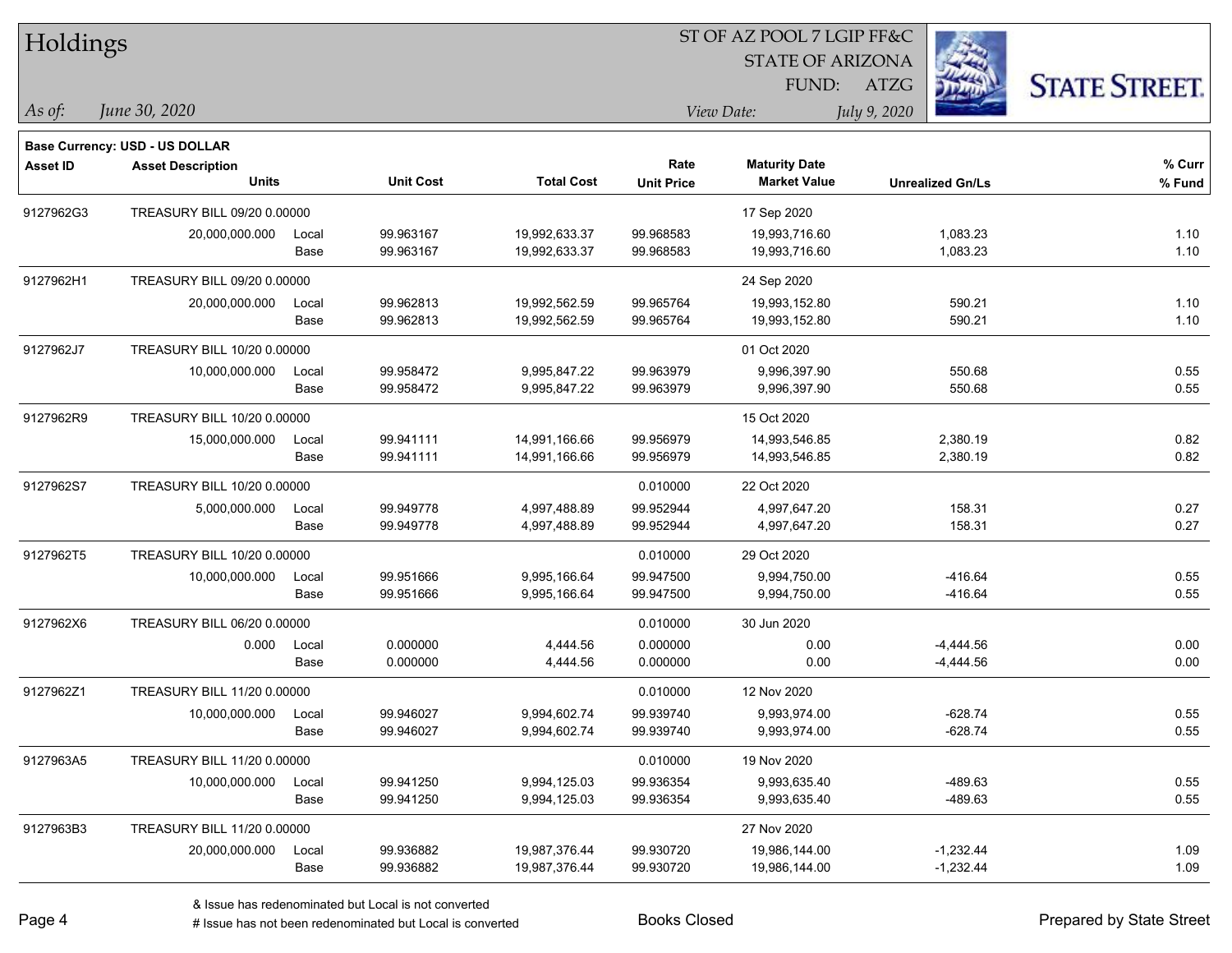| Holdings        |                                |       |                  |                   |                   | 51 OF AZ POOL 7 LGIP FF&C |              |                         |                      |
|-----------------|--------------------------------|-------|------------------|-------------------|-------------------|---------------------------|--------------|-------------------------|----------------------|
|                 |                                |       |                  |                   |                   | <b>STATE OF ARIZONA</b>   |              | i.                      |                      |
|                 |                                |       |                  |                   |                   | FUND:                     | ATZG         |                         | <b>STATE STREET.</b> |
| As of:          | June 30, 2020                  |       |                  |                   |                   | View Date:                | July 9, 2020 |                         |                      |
|                 | Base Currency: USD - US DOLLAR |       |                  |                   |                   |                           |              |                         |                      |
| <b>Asset ID</b> | <b>Asset Description</b>       |       |                  |                   | Rate              | <b>Maturity Date</b>      |              |                         | $%$ Curr             |
|                 | <b>Units</b>                   |       | <b>Unit Cost</b> | <b>Total Cost</b> | <b>Unit Price</b> | <b>Market Value</b>       |              | <b>Unrealized Gn/Ls</b> | $%$ Fund             |
| 9127963C1       | TREASURY BILL 07/20 0.00000    |       |                  |                   | 0.010000          | 07 Jul 2020               |              |                         |                      |
|                 | 60,000,000.000                 | Local | 99.998343        | 59,999,005.65     | 99.997800         | 59,998,680.00             |              | $-325.65$               | 3.29                 |
|                 |                                | Base  | 99.998343        | 59,999,005.65     | 99.997800         | 59,998,680.00             |              | $-325.65$               | 3.29                 |
| 9127963D9       | TREASURY BILL 07/20 0.00000    |       |                  |                   | 0.010000          | 14 Jul 2020               |              |                         |                      |
|                 | 60,000,000.000                 | Local | 99.996235        | 59,997,740.87     | 99.996028         | 59,997,616.80             |              | $-124.07$               | 3.29                 |
|                 |                                | Base  | 99.996235        | 59,997,740.87     | 99.996028         | 59,997,616.80             |              | $-124.07$               | 3.29                 |
| 9127963F4       | TREASURY BILL 07/20 0.00000    |       |                  |                   | 0.010000          | 21 Jul 2020               |              |                         |                      |
|                 | 80,000,000.000                 | Local | 99.993708        | 79,994,966.11     | 99.993472         | 79,994,777.60             |              | $-188.51$               | 4.38                 |
|                 |                                | Base  | 99.993708        | 79,994,966.11     | 99.993472         | 79,994,777.60             |              | $-188.51$               | 4.38                 |
| 9127963G2       | TREASURY BILL 07/20 0.00000    |       |                  |                   | 0.010000          | 28 Jul 2020               |              |                         |                      |
|                 | 80,000,000.000                 | Local | 99.991356        | 79,993,085.03     | 99.990062         | 79,992,049.60             |              | $-1,035.43$             | 4.38                 |
|                 |                                | Base  | 99.991356        | 79,993,085.03     | 99.990062         | 79,992,049.60             |              | $-1,035.43$             | 4.38                 |
| 9127963J6       | TREASURY BILL 12/20 0.00000    |       |                  |                   |                   | 10 Dec 2020               |              |                         |                      |
|                 | 10,000,000.000                 | Local | 99.921250        | 9,992,125.02      | 99.928000         | 9,992,800.00              |              | 674.98                  | 0.55                 |
|                 |                                | Base  | 99.921250        | 9,992,125.02      | 99.928000         | 9,992,800.00              |              | 674.98                  | 0.55                 |
| 9127963K3       | TREASURY BILL 12/20 0.00000    |       |                  |                   | 0.010000          | 17 Dec 2020               |              |                         |                      |
|                 | 10,000,000.000                 | Local | 99.916674        | 9,991,667.37      | 99.928997         | 9,992,899.70              |              | 1,232.33                | 0.55                 |
|                 |                                | Base  | 99.916674        | 9,991,667.37      | 99.928997         | 9,992,899.70              |              | 1,232.33                | 0.55                 |
| 9127963M9       | TREASURY BILL 08/20 0.00000    |       |                  |                   | 0.010000          | 04 Aug 2020               |              |                         |                      |
|                 | 80,000,000.000                 | Local | 99.988050        | 79,990,440.36     | 99.987250         | 79,989,800.00             |              | $-640.36$               | 4.38                 |
|                 |                                | Base  | 99.988050        | 79,990,440.36     | 99.987250         | 79,989,800.00             |              | $-640.36$               | 4.38                 |
| 9127963N7       | TREASURY BILL 08/20 0.00000    |       |                  |                   | 0.010000          | 11 Aug 2020               |              |                         |                      |
|                 | 30,000,000.000                 | Local | 99.985866        | 29,995,759.93     | 99.985194         | 29,995,558.20             |              | $-201.73$               | 1.64                 |
|                 |                                | Base  | 99.985866        | 29,995,759.93     | 99.985194         | 29,995,558.20             |              | $-201.73$               | 1.64                 |
| 9127963P2       | TREASURY BILL 08/20 0.00000    |       |                  |                   | 0.010000          | 18 Aug 2020               |              |                         |                      |
|                 | 30,000,000.000                 | Local | 99.979356        | 29,993,806.65     | 99.981667         | 29,994,500.10             |              | 693.45                  | 1.64                 |
|                 |                                | Base  | 99.979356        | 29,993,806.65     | 99.981667         | 29,994,500.10             |              | 693.45                  | 1.64                 |
| 9127963Q0       | TREASURY BILL 08/20 0.00000    |       |                  |                   |                   | 25 Aug 2020               |              |                         |                      |
|                 | 10,000,000.000                 | Local | 99.979222        | 9,997,922.22      | 99.978611         | 9,997,861.10              |              | $-61.12$                | 0.55                 |
|                 |                                | Base  | 99.979222        | 9,997,922.22      | 99.978611         | 9,997,861.10              |              | $-61.12$                | 0.55                 |
|                 |                                |       |                  |                   |                   |                           |              |                         |                      |

 $ST$  OF A Z POOL 7 LCIP FF&C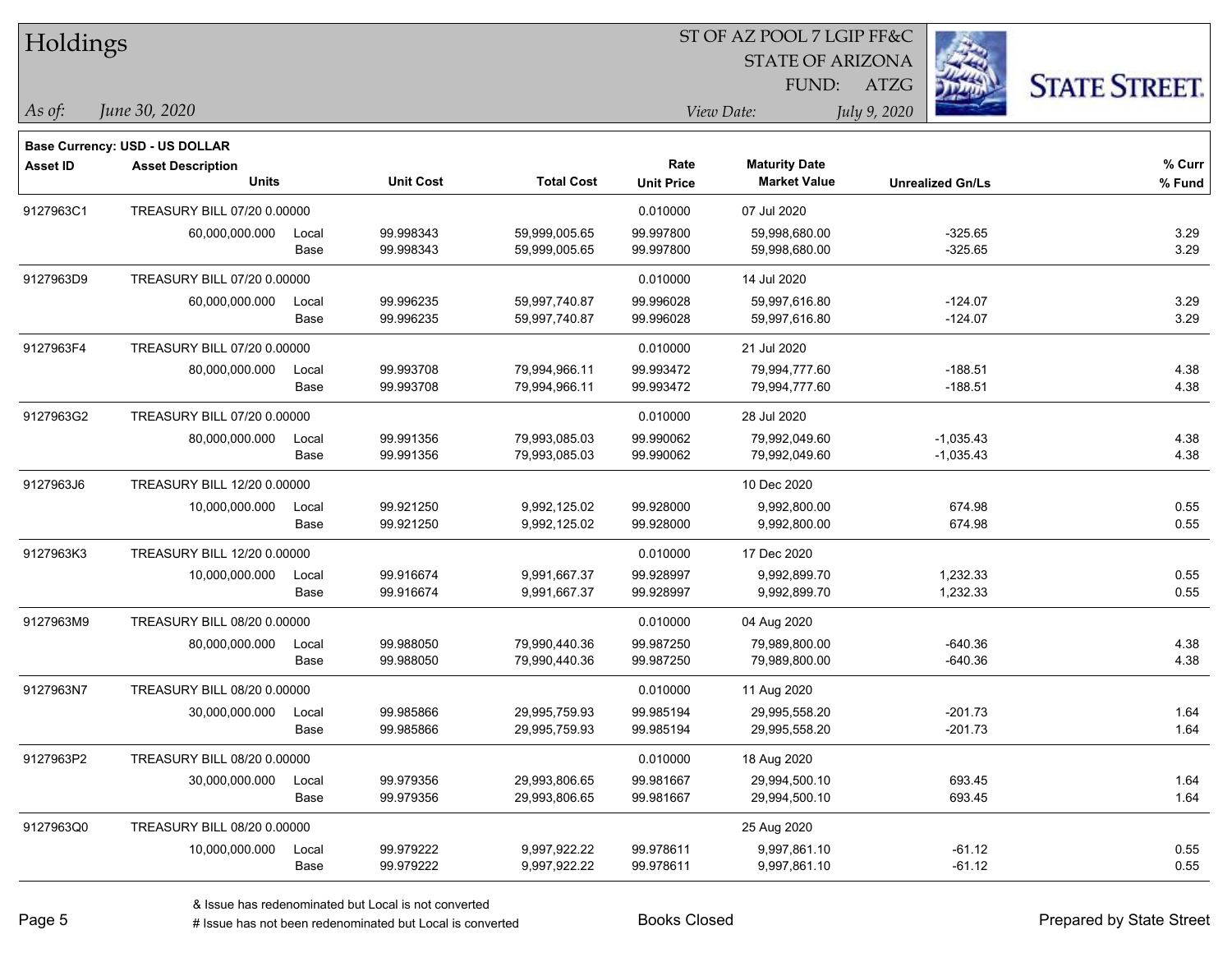| <b>Holdings</b> |                                       |       |                  |                   |                   | 51 OF AZ POOL 7 LGIP FF&C |                         |                      |
|-----------------|---------------------------------------|-------|------------------|-------------------|-------------------|---------------------------|-------------------------|----------------------|
|                 |                                       |       |                  |                   |                   | <b>STATE OF ARIZONA</b>   | Ź.                      |                      |
|                 |                                       |       |                  |                   |                   | FUND:                     | ATZG                    | <b>STATE STREET.</b> |
| As of:          | June 30, 2020                         |       |                  |                   |                   | View Date:                | July 9, 2020            |                      |
|                 | <b>Base Currency: USD - US DOLLAR</b> |       |                  |                   |                   |                           |                         |                      |
| <b>Asset ID</b> | <b>Asset Description</b>              |       |                  |                   | Rate              | <b>Maturity Date</b>      |                         | $%$ Curr             |
|                 | <b>Units</b>                          |       | <b>Unit Cost</b> | <b>Total Cost</b> | <b>Unit Price</b> | <b>Market Value</b>       | <b>Unrealized Gn/Ls</b> | % Fund               |
| 9127963R8       | TREASURY BILL 09/20 0.00000           |       |                  |                   |                   | 01 Sep 2020               |                         |                      |
|                 | 10,000,000.000                        | Local | 99.973994        | 9,997,399.44      | 99.976406         | 9,997,640.60              | 241.16                  | 0.55                 |
|                 |                                       | Base  | 99.973994        | 9,997,399.44      | 99.976406         | 9,997,640.60              | 241.16                  | 0.55                 |
| 9127963X5       | CASH MGMT BILL 09/20 0.00000          |       |                  |                   |                   | 08 Sep 2020               |                         |                      |
|                 | 10,000,000.000                        | Local | 99.974604        | 9,997,460.41      | 99.975083         | 9,997,508.30              | 47.89                   | 0.55                 |
|                 |                                       | Base  | 99.974604        | 9,997,460.41      | 99.975083         | 9,997,508.30              | 47.89                   | 0.55                 |
| 9127963Y3       | CASH MGMT BILL 09/20 0.00000          |       |                  |                   | 0.010000          | 15 Sep 2020               |                         |                      |
|                 | 20,000,000.000                        | Local | 99.950811        | 19,990,162.23     | 99.970444         | 19,994,088.80             | 3,926.57                | 1.10                 |
|                 |                                       | Base  | 99.950811        | 19,990,162.23     | 99.970444         | 19,994,088.80             | 3,926.57                | 1.10                 |
| 9127963Z0       | CASH MGMT BILL 09/20 0.00000          |       |                  |                   | 0.010000          | 22 Sep 2020               |                         |                      |
|                 | 40,000,000.000                        | Local | 99.964552        | 39,985,820.83     | 99.969336         | 39,987,734.40             | 1,913.57                | 2.19                 |
|                 |                                       | Base  | 99.964552        | 39,985,820.83     | 99.969336         | 39,987,734.40             | 1,913.57                | 2.19                 |
| 9127964A4       | CASH MGMT BILL 09/20 0.00000          |       |                  |                   | 0.010000          | 29 Sep 2020               |                         |                      |
|                 | 50,000,000.000                        | Local | 99.959650        | 49,979,825.00     | 99.965500         | 49,982,750.00             | 2,925.00                | 2.74                 |
|                 |                                       | Base  | 99.959650        | 49,979,825.00     | 99.965500         | 49,982,750.00             | 2,925.00                | 2.74                 |
| 9127964J5       | CASH MGMT BILL 10/20 0.00000          |       |                  |                   |                   | 20 Oct 2020               |                         |                      |
|                 | 10,000,000.000                        | Local | 99.952208        | 9,995,220.83      | 99.953750         | 9,995,375.00              | 154.17                  | 0.55                 |
|                 |                                       | Base  | 99.952208        | 9,995,220.83      | 99.953750         | 9,995,375.00              | 154.17                  | 0.55                 |
| 9127964K2       | CASH MGMT BILL 10/20 0.00000          |       |                  |                   |                   | 27 Oct 2020               |                         |                      |
|                 | 10,000,000.000                        | Local | 99.952472        | 9,995,247.22      | 99.954111         | 9,995,411.10              | 163.88                  | 0.55                 |
|                 |                                       | Base  | 99.952472        | 9,995,247.22      | 99.954111         | 9,995,411.10              | 163.88                  | 0.55                 |
| 9127964Q9       | CASH MGMT BILL 11/20 0.00000          |       |                  |                   |                   | 03 Nov 2020               |                         |                      |
|                 | 10,000,000.000                        | Local | 99.940868        | 9,994,086.80      | 99.939236         | 9,993,923.60              | $-163.20$               | 0.55                 |
|                 |                                       | Base  | 99.940868        | 9,994,086.80      | 99.939236         | 9,993,923.60              | $-163.20$               | 0.55                 |
| 9127964R7       | CASH MGMT BILL 11/20 0.00000          |       |                  |                   |                   | 10 Nov 2020               |                         |                      |
|                 | 10,000,000.000                        | Local | 99.934000        | 9,993,400.00      | 99.935833         | 9,993,583.30              | 183.30                  | 0.55                 |
|                 |                                       | Base  | 99.934000        | 9,993,400.00      | 99.935833         | 9,993,583.30              | 183.30                  | 0.55                 |
| 912796SU4       | TREASURY BILL 11/19 0.00000           |       |                  |                   |                   | 29 Nov 2019               |                         |                      |
|                 | 0.000                                 | Local | 0.000000         | $-3,237.61$       | 0.000000          | 0.00                      | 3,237.61                | 0.00                 |
|                 |                                       | Base  | 0.000000         | $-3,237.61$       | 0.000000          | 0.00                      | 3,237.61                | 0.00                 |

 $\overline{\text{SUSPQO}}$   $\overline{\text{SUSP}}$ 

denote the redenominated but Local is converted Books Closed Prepared by State Street

٦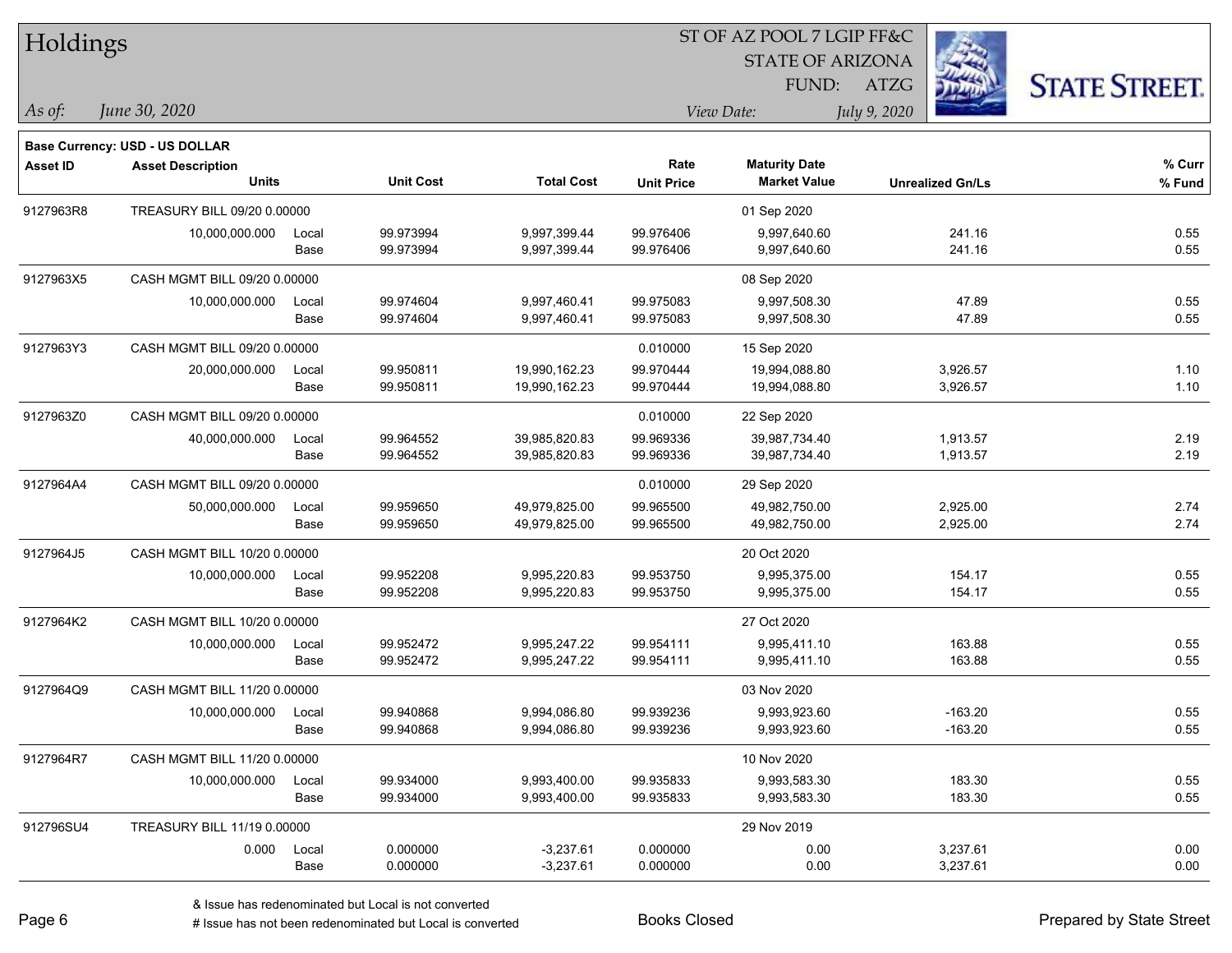| Holdings        |                                |       |                  |                   |                   | ST OF AZ POOL 7 LGIP FF&C |                         |                      |
|-----------------|--------------------------------|-------|------------------|-------------------|-------------------|---------------------------|-------------------------|----------------------|
|                 |                                |       |                  |                   |                   | <b>STATE OF ARIZONA</b>   |                         |                      |
|                 |                                |       |                  |                   |                   | FUND:                     | <b>ATZG</b>             | <b>STATE STREET.</b> |
| As of:          | June 30, 2020                  |       |                  |                   |                   | View Date:                | July 9, 2020            |                      |
|                 | Base Currency: USD - US DOLLAR |       |                  |                   |                   |                           |                         |                      |
| <b>Asset ID</b> | <b>Asset Description</b>       |       |                  |                   | Rate              | <b>Maturity Date</b>      |                         | % Curr               |
|                 | <b>Units</b>                   |       | <b>Unit Cost</b> | <b>Total Cost</b> | <b>Unit Price</b> | <b>Market Value</b>       | <b>Unrealized Gn/Ls</b> | % Fund               |
| 912796SZ3       | TREASURY BILL 07/20 0.00000    |       |                  |                   | 0.010000          | 16 Jul 2020               |                         |                      |
|                 | 50,000,000.000                 | Local | 99.980457        | 49,990,228.35     | 99.994687         | 49,997,343.50             | 7,115.15                | 2.74                 |
|                 |                                | Base  | 99.980457        | 49,990,228.35     | 99.994687         | 49,997,343.50             | 7,115.15                | 2.74                 |
| 912796TD1       | TREASURY BILL 08/20 0.00000    |       |                  |                   | 0.010000          | 13 Aug 2020               |                         |                      |
|                 | 40,000,000.000                 | Local | 99.985965        | 39,994,386.18     | 99.983875         | 39,993,550.00             | -836.18                 | 2.19                 |
|                 |                                | Base  | 99.985965        | 39,994,386.18     | 99.983875         | 39,993,550.00             | $-836.18$               | 2.19                 |
| 912796TJ8       | TREASURY BILL 09/20 0.00000    |       |                  |                   | 0.010000          | 10 Sep 2020               |                         |                      |
|                 | 50,000,000.000                 | Local | 99.970081        | 49,985,040.69     | 99.973375         | 49,986,687.50             | 1,646.81                | 2.74                 |
|                 |                                | Base  | 99.970081        | 49,985,040.69     | 99.973375         | 49,986,687.50             | 1,646.81                | 2.74                 |
| 912796TN9       | TREASURY BILL 10/20 0.00000    |       |                  |                   |                   | 08 Oct 2020               |                         |                      |
|                 | 5,000,000.000                  | Local | 99.951875        | 4,997,593.76      | 99.960528         | 4,998,026.40              | 432.64                  | 0.27                 |
|                 |                                | Base  | 99.951875        | 4,997,593.76      | 99.960528         | 4,998,026.40              | 432.64                  | 0.27                 |
| 912796TP4       | TREASURY BILL 11/20 0.00000    |       |                  |                   |                   | 05 Nov 2020               |                         |                      |
|                 | 10,000,000.000                 | Local | 99.953963        | 9,995,396.25      | 99.943556         | 9,994,355.60              | $-1,040.65$             | 0.55                 |
|                 |                                | Base  | 99.953963        | 9,995,396.25      | 99.943556         | 9,994,355.60              | $-1,040.65$             | 0.55                 |
| 912796TU3       | TREASURY BILL 12/20 0.00000    |       |                  |                   |                   | 03 Dec 2020               |                         |                      |
|                 | 10,000,000.000                 | Local | 99.927021        | 9,992,702.05      | 99.933264         | 9,993,326.40              | 624.35                  | 0.55                 |
|                 |                                | Base  | 99.927021        | 9,992,702.05      | 99.933264         | 9,993,326.40              | 624.35                  | 0.55                 |
| 912796UB3       | TREASURY BILL 07/20 0.00000    |       |                  |                   | 0.010000          | 02 Jul 2020               |                         |                      |
|                 | 30,000,000.000                 | Local | 99.998407        | 29,999,522.19     | 99.999743         | 29,999,922.90             | 400.71                  | 1.64                 |
|                 |                                | Base  | 99.998407        | 29,999,522.19     | 99.999743         | 29,999,922.90             | 400.71                  | 1.64                 |
| 912796VP1       | TREASURY BILL 08/19 0.00000    |       |                  |                   |                   | 06 Aug 2019               |                         |                      |
|                 | 0.000                          | Local | 0.000000         | $-2,421.88$       | 0.000000          | 0.00                      | 2,421.88                | 0.00                 |
|                 |                                | Base  | 0.000000         | $-2,421.88$       | 0.000000          | 0.00                      | 2,421.88                | 0.00                 |
| 912796WW5       | TREASURY BILL 07/20 0.00000    |       |                  |                   |                   | 09 Jul 2020               |                         |                      |
|                 | 10,000,000.000                 | Local | 99.997111        | 9,999,711.11      | 99.997444         | 9,999,744.40              | 33.29                   | 0.55                 |
|                 |                                | Base  | 99.997111        | 9,999,711.11      | 99.997444         | 9,999,744.40              | 33.29                   | 0.55                 |
| 912796WX3       | TREASURY BILL 07/20 0.00000    |       |                  |                   | 0.010000          | 23 Jul 2020               |                         |                      |
|                 | 30,000,000.000                 | Local | 99.963068        | 29,988,920.53     | 99.991450         | 29,997,435.00             | 8,514.47                | 1.64                 |
|                 |                                | Base  | 99.963068        | 29,988,920.53     | 99.991450         | 29,997,435.00             | 8,514.47                | 1.64                 |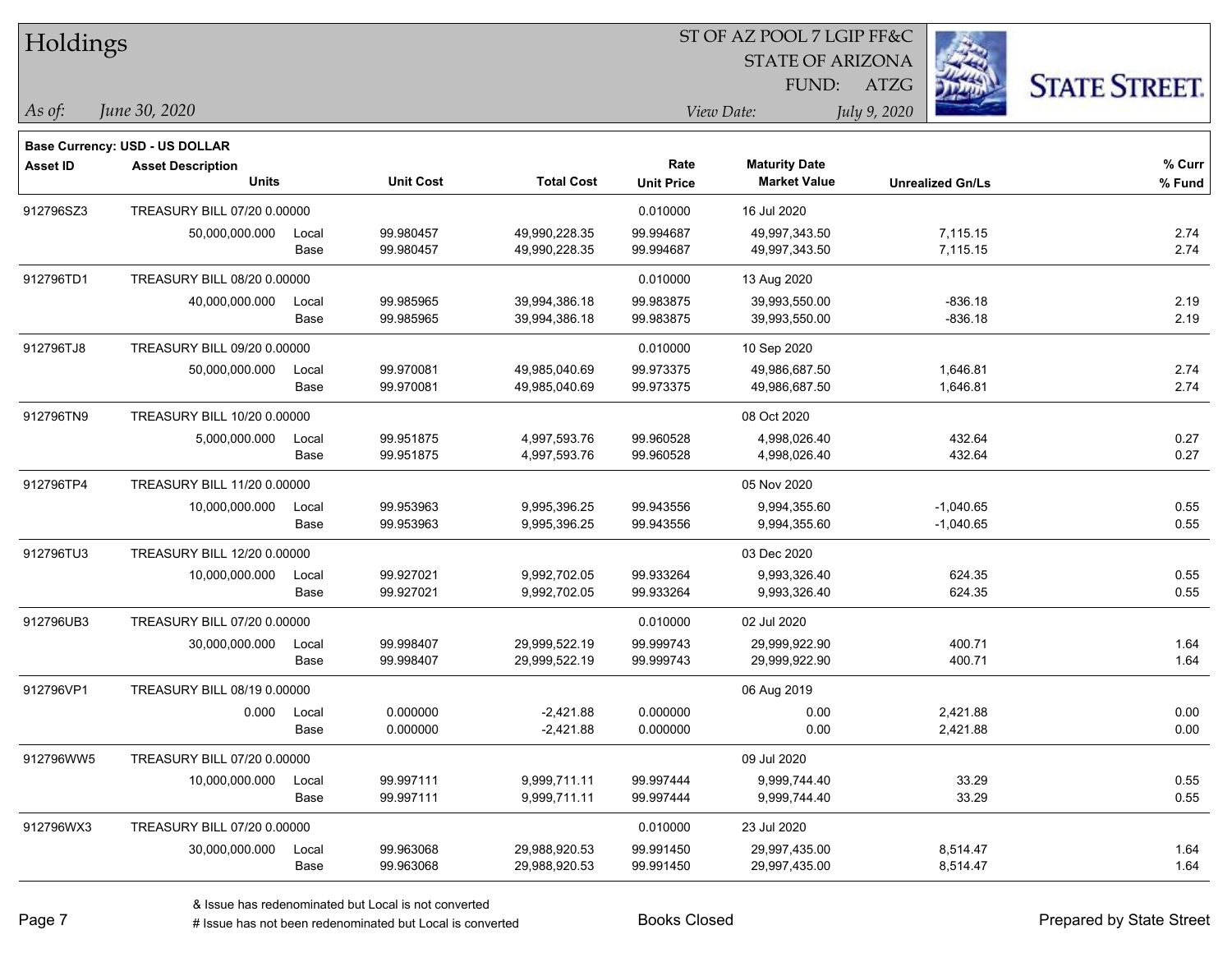| Holdings               |                                       |       |                  |                   |                   | ST OF AZ POOL 7 LGIP FF&C |                         |                      |  |
|------------------------|---------------------------------------|-------|------------------|-------------------|-------------------|---------------------------|-------------------------|----------------------|--|
|                        |                                       |       |                  |                   |                   | <b>STATE OF ARIZONA</b>   |                         |                      |  |
|                        |                                       |       |                  |                   |                   | FUND:                     | <b>ATZG</b>             | <b>STATE STREET.</b> |  |
| As of:                 | June 30, 2020                         |       |                  |                   |                   | View Date:                | July 9, 2020            |                      |  |
|                        | <b>Base Currency: USD - US DOLLAR</b> |       |                  |                   |                   |                           |                         |                      |  |
| <b>Asset ID</b>        | <b>Asset Description</b>              |       |                  |                   | Rate              | <b>Maturity Date</b>      |                         | % Curr               |  |
|                        | <b>Units</b>                          |       | <b>Unit Cost</b> | <b>Total Cost</b> | <b>Unit Price</b> | <b>Market Value</b>       | <b>Unrealized Gn/Ls</b> | % Fund               |  |
| 912796WY1              | TREASURY BILL 07/20 0.00000           |       |                  |                   | 1.532500          | 30 Jul 2020               |                         |                      |  |
|                        | 50,000,000.000                        | Local | 99.956842        | 49,978,421.20     | 99.989528         | 49,994,764.00             | 16,342.80               | 2.74                 |  |
|                        |                                       | Base  | 99.956842        | 49,978,421.20     | 99.989528         | 49,994,764.00             | 16,342.80               | 2.74                 |  |
| 912796WZ8              | TREASURY BILL 08/20 0.00000           |       |                  |                   |                   | 06 Aug 2020               |                         |                      |  |
|                        | 30,000,000.000                        | Local | 99.988983        | 29,996,694.96     | 99.988000         | 29,996,400.00             | $-294.96$               | 1.64                 |  |
|                        |                                       | Base  | 99.988983        | 29,996,694.96     | 99.988000         | 29,996,400.00             | $-294.96$               | 1.64                 |  |
| 912796XB0              | TREASURY BILL 03/20 0.00000           |       |                  |                   |                   | 17 Mar 2020               |                         |                      |  |
|                        | 0.000                                 | Local | 0.000000         | $-646.25$         | 0.000000          | 0.00                      | 646.25                  | 0.00                 |  |
|                        |                                       | Base  | 0.000000         | $-646.25$         | 0.000000          | 0.00                      | 646.25                  | 0.00                 |  |
| 912796XF1              | TREASURY BILL 08/20 0.00000           |       |                  |                   | 0.010000          | 20 Aug 2020               |                         |                      |  |
|                        | 60,000,000.000                        | Local | 99.983171        | 59,989,902.85     | 99.981944         | 59,989,166.40             | $-736.45$               | 3.29                 |  |
|                        |                                       | Base  | 99.983171        | 59,989,902.85     | 99.981944         | 59,989,166.40             | $-736.45$               | 3.29                 |  |
| 912796XG9              | TREASURY BILL 08/20 0.00000           |       |                  |                   |                   | 27 Aug 2020               |                         |                      |  |
|                        | 50,000,000.000                        | Local | 99.980560        | 49,990,279.99     | 99.977833         | 49,988,916.50             | $-1,363.49$             | 2.74                 |  |
|                        |                                       | Base  | 99.980560        | 49,990,279.99     | 99.977833         | 49,988,916.50             | $-1,363.49$             | 2.74                 |  |
| 912796XH7              | TREASURY BILL 09/20 0.00000           |       |                  |                   | 0.010000          | 03 Sep 2020               |                         |                      |  |
|                        | 50,000,000.000                        | Local | 99.972978        | 49,986,488.76     | 99.974667         | 49,987,333.50             | 844.74                  | 2.74                 |  |
|                        |                                       | Base  | 99.972978        | 49,986,488.76     | 99.974667         | 49,987,333.50             | 844.74                  | 2.74                 |  |
| <b>US DOLLAR Total</b> |                                       |       |                  |                   |                   |                           |                         |                      |  |
|                        | 1,215,000,000.000                     | Local |                  | 1,214,699,539.24  |                   | 1,214,744,495.05          | 44,955.81               | 66.53                |  |
|                        |                                       | Base  |                  | 1,214,699,539.24  |                   | 1,214,744,495.05          | 44,955.81               | 66.53                |  |
|                        | <b>FIXED INCOME Total</b>             |       |                  |                   |                   |                           |                         |                      |  |
|                        | 1,215,000,000.000                     | Base  |                  | 1,214,699,539.24  |                   | 1,214,744,495.05          | 44,955.81               | 66.53                |  |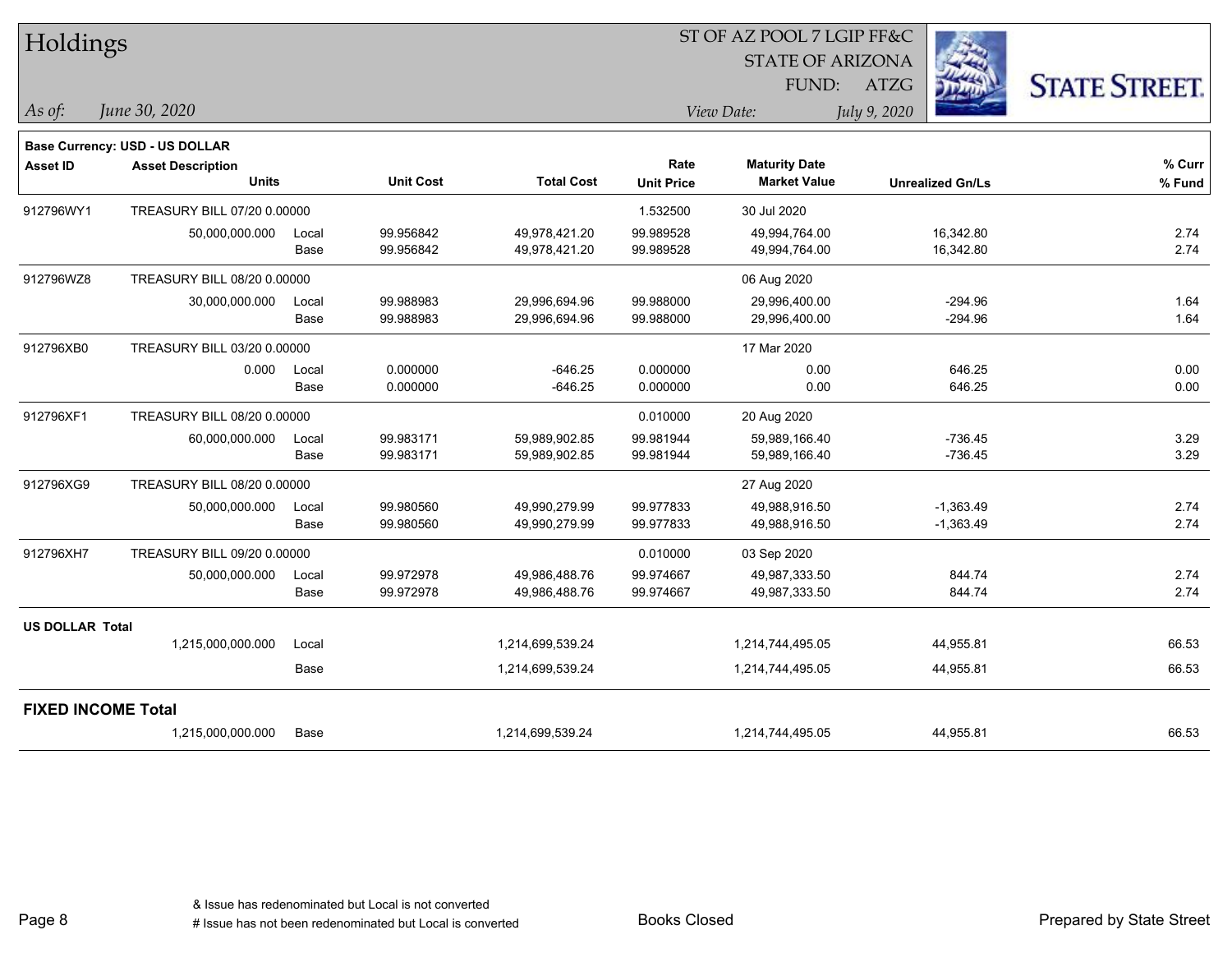| Holdings          |                                                                                   |                  |                   |                           | ST OF AZ POOL 7 LGIP FF&C<br><b>STATE OF ARIZONA</b> |  |                         | <b>STATE STREET.</b> |  |
|-------------------|-----------------------------------------------------------------------------------|------------------|-------------------|---------------------------|------------------------------------------------------|--|-------------------------|----------------------|--|
| $\vert$ As of:    | FUND:<br>ATZG<br>June 30, 2020<br>July 9, 2020<br>View Date:                      |                  |                   |                           |                                                      |  |                         |                      |  |
| <b>Asset ID</b>   | <b>Base Currency: USD - US DOLLAR</b><br><b>Asset Description</b><br><b>Units</b> | <b>Unit Cost</b> | <b>Total Cost</b> | Rate<br><b>Unit Price</b> | <b>Maturity Date</b><br><b>Market Value</b>          |  | <b>Unrealized Gn/Ls</b> | % Curr<br>% Fund     |  |
| <b>FUND Total</b> |                                                                                   |                  |                   |                           |                                                      |  |                         |                      |  |
|                   | 1,826,111,949.210                                                                 | Base             | 1,825,758,917.39  |                           | 1,825,805,771.35                                     |  | 46,853.96               | 100.00               |  |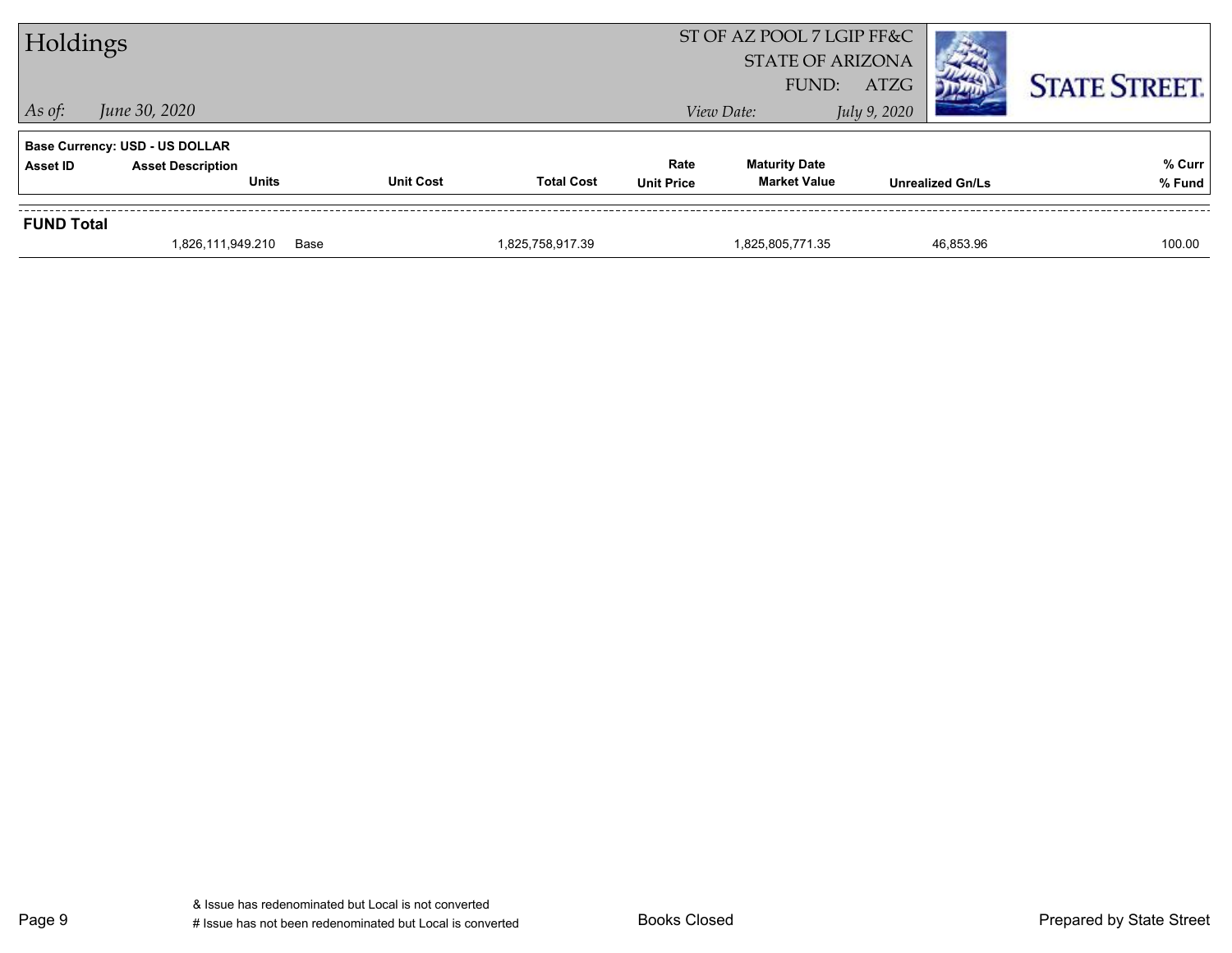## Holdings

## Currency Summary

*As of: June 30, 2020*

## ST OF AZ POOL 7 LGIP FF&C

STATE OF ARIZONA

FUND: ATZG



*View Date:July 9, 2020*

| <b>Base Currency:USD - US DOLLAR</b> |                   |       |                   |                     | % Currency |                         |                          |                           |
|--------------------------------------|-------------------|-------|-------------------|---------------------|------------|-------------------------|--------------------------|---------------------------|
|                                      | <b>Units</b>      |       | <b>Total Cost</b> | <b>Market Value</b> | % Fund     | <b>Unreal Sec Gn/Ls</b> | <b>Unreal Curr Gn/Ls</b> | <b>Total Unreal Gn/Ls</b> |
| <b>US DOLLAR</b>                     |                   |       |                   |                     |            |                         | Exchange Rate:           | 1.000000                  |
| <b>CASH</b>                          |                   |       |                   |                     |            |                         |                          |                           |
|                                      | $-4,652.200$      | Local | $-4,652.20$       | $-4,652.20$         | 0.00       | 0.00                    |                          | 0.00                      |
|                                      |                   | Base  | -4,652.20         | $-4,652.20$         | 0.00       | 0.00                    | 0.00                     | 0.00                      |
| <b>CASH EQUIVALENT</b>               |                   |       |                   |                     |            |                         |                          |                           |
|                                      | 611,116,601.410   | Local | 611,064,030.35    | 611,065,928.50      | 33.47      | 1,898.15                |                          | 1,898.15                  |
|                                      |                   | Base  | 611,064,030.35    | 611,065,928.50      | 33.47      | 1,898.15                | 0.00                     | 1,898.15                  |
| <b>FIXED INCOME</b>                  |                   |       |                   |                     |            |                         |                          |                           |
|                                      | 1,215,000,000.000 | Local | 1,214,699,539.24  | 1,214,744,495.05    | 66.53      | 44,955.81               |                          | 44,955.81                 |
|                                      |                   | Base  | 1,214,699,539.24  | 1,214,744,495.05    | 66.53      | 44,955.81               | 0.00                     | 44,955.81                 |
| <b>US DOLLAR Total</b>               |                   |       |                   |                     |            |                         |                          |                           |
|                                      | 1,826,111,949.210 | Local | 1,825,758,917.39  | 1,825,805,771.35    | 100.00     | 46,853.96               |                          | 46,853.96                 |
|                                      |                   | Base  | 1,825,758,917.39  | 1,825,805,771.35    | 100.00     | 46,853.96               | 0.00                     | 46,853.96                 |
| <b>FUND Total</b>                    |                   |       |                   |                     |            |                         |                          |                           |
|                                      | 1,826,111,949.210 | Base  | 1,825,758,917.39  | 1,825,805,771.35    | 100.00     | 46,853.96               | 0.00                     | 46,853.96                 |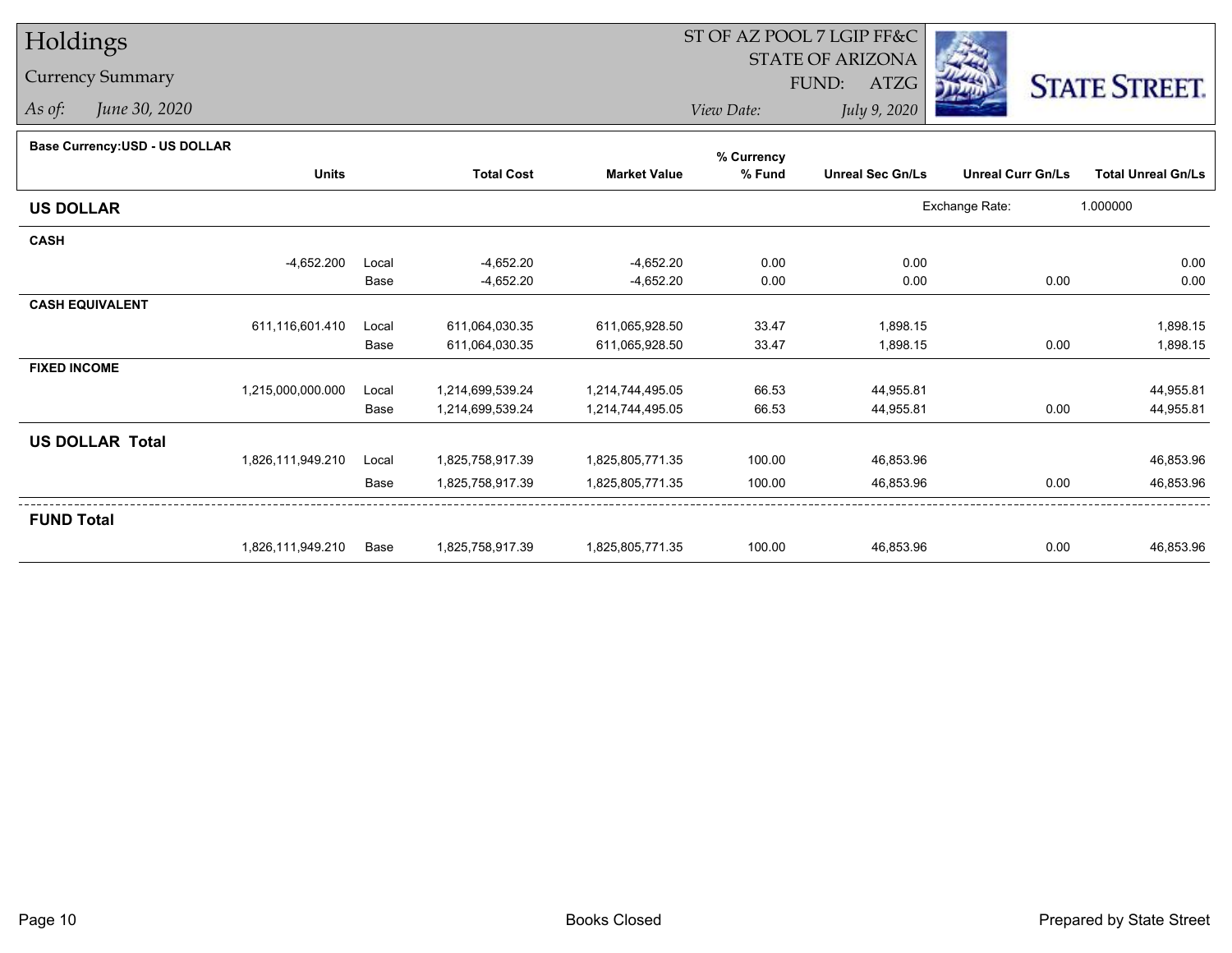| Holdings             |                                       |                   |                     |            | ST OF AZ POOL 7 LGIP FF&C<br>STATE OF ARIZONA |                          |                           |  |
|----------------------|---------------------------------------|-------------------|---------------------|------------|-----------------------------------------------|--------------------------|---------------------------|--|
| <b>Asset Summary</b> |                                       |                   |                     |            | FUND:<br>ATZG                                 |                          | <b>STATE STREET.</b>      |  |
| As of:               | June 30, 2020                         |                   |                     | View Date: | July 9, 2020                                  |                          |                           |  |
|                      | <b>Base Currency: USD - US DOLLAR</b> |                   |                     |            |                                               |                          |                           |  |
|                      | <b>Units</b>                          | <b>Total Cost</b> | <b>Market Value</b> | % Fund     | <b>Unreal Sec Gn/Ls</b>                       | <b>Unreal Curr Gn/Ls</b> | <b>Total Unreal Gn/Ls</b> |  |
| <b>CASH</b>          |                                       |                   |                     |            |                                               |                          |                           |  |
| <b>US DOLLAR</b>     | $-4,652.200$                          | $-4,652.20$       | $-4,652.20$         | 0.00       | 0.00                                          | 0.00                     | 0.00                      |  |
|                      |                                       |                   |                     |            |                                               |                          |                           |  |
| <b>CASH Total</b>    | $-4,652.200$                          | $-4,652.20$       | $-4,652.20$         | 0.00       | 0.00                                          | 0.00                     | 0.00                      |  |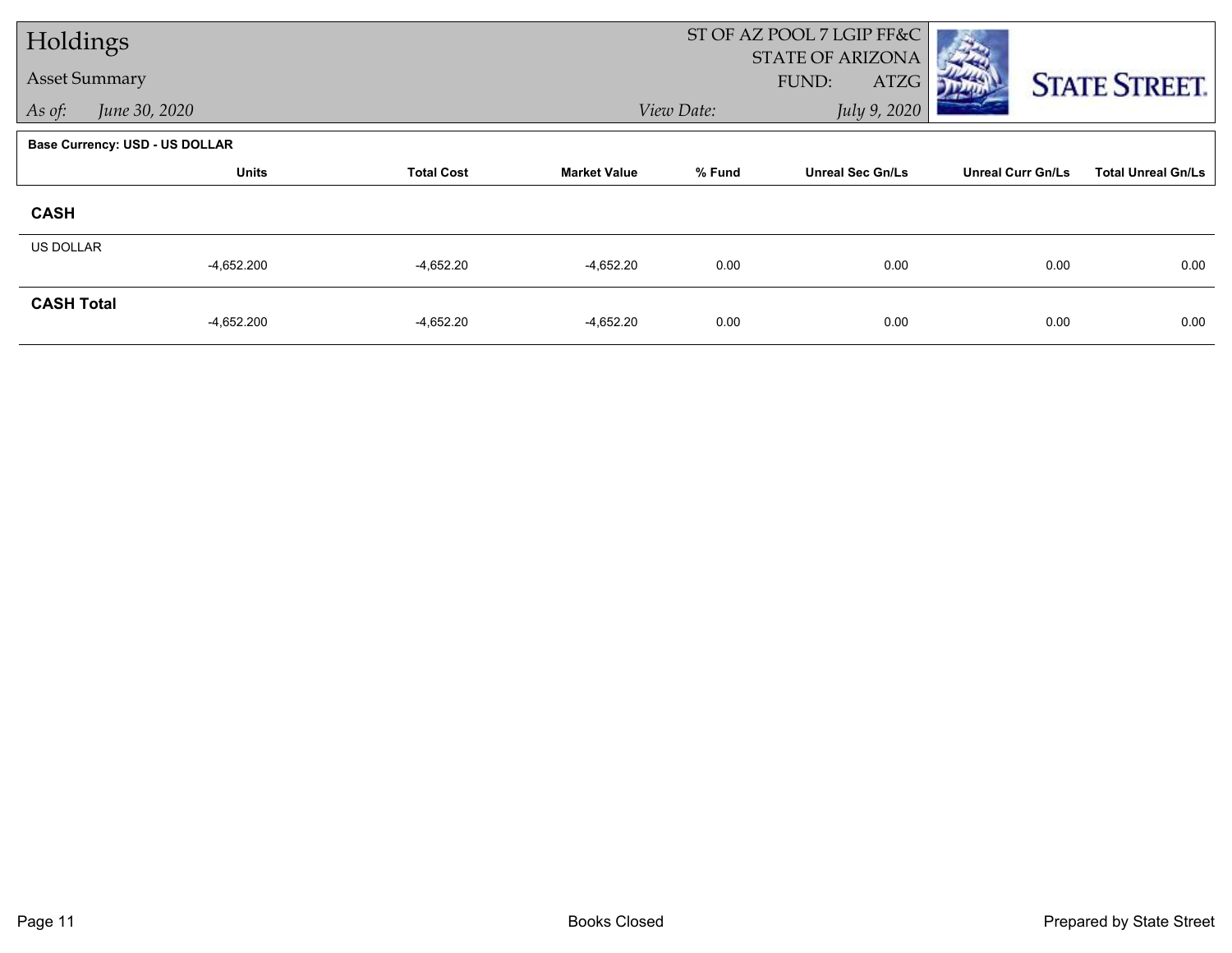| Holdings  |                                                 |                   |                     |                            | ST OF AZ POOL 7 LGIP FF&C                |                          |                           |
|-----------|-------------------------------------------------|-------------------|---------------------|----------------------------|------------------------------------------|--------------------------|---------------------------|
|           | <b>Asset Summary</b>                            |                   |                     |                            | <b>STATE OF ARIZONA</b><br>FUND:<br>ATZG |                          | <b>STATE STREET.</b>      |
| As of:    | June 30, 2020                                   |                   |                     | July 9, 2020<br>View Date: |                                          |                          |                           |
|           | <b>Base Currency: USD - US DOLLAR</b>           |                   |                     |                            |                                          |                          |                           |
|           | <b>Units</b>                                    | <b>Total Cost</b> | <b>Market Value</b> | % Fund                     | <b>Unreal Sec Gn/Ls</b>                  | <b>Unreal Curr Gn/Ls</b> | <b>Total Unreal Gn/Ls</b> |
|           | <b>CASH EQUIVALENT</b>                          |                   |                     |                            |                                          |                          |                           |
| US DOLLAR |                                                 |                   |                     |                            |                                          |                          |                           |
|           | 611,116,601.410                                 | 611,064,030.35    | 611,065,928.50      | 33.47                      | 1,898.15                                 | 0.00                     | 1,898.15                  |
|           | <b>CASH EQUIVALENT Total</b><br>611,116,601.410 | 611,064,030.35    | 611,065,928.50      | 33.47                      | 1,898.15                                 | 0.00                     | 1,898.15                  |
|           |                                                 |                   |                     |                            |                                          |                          |                           |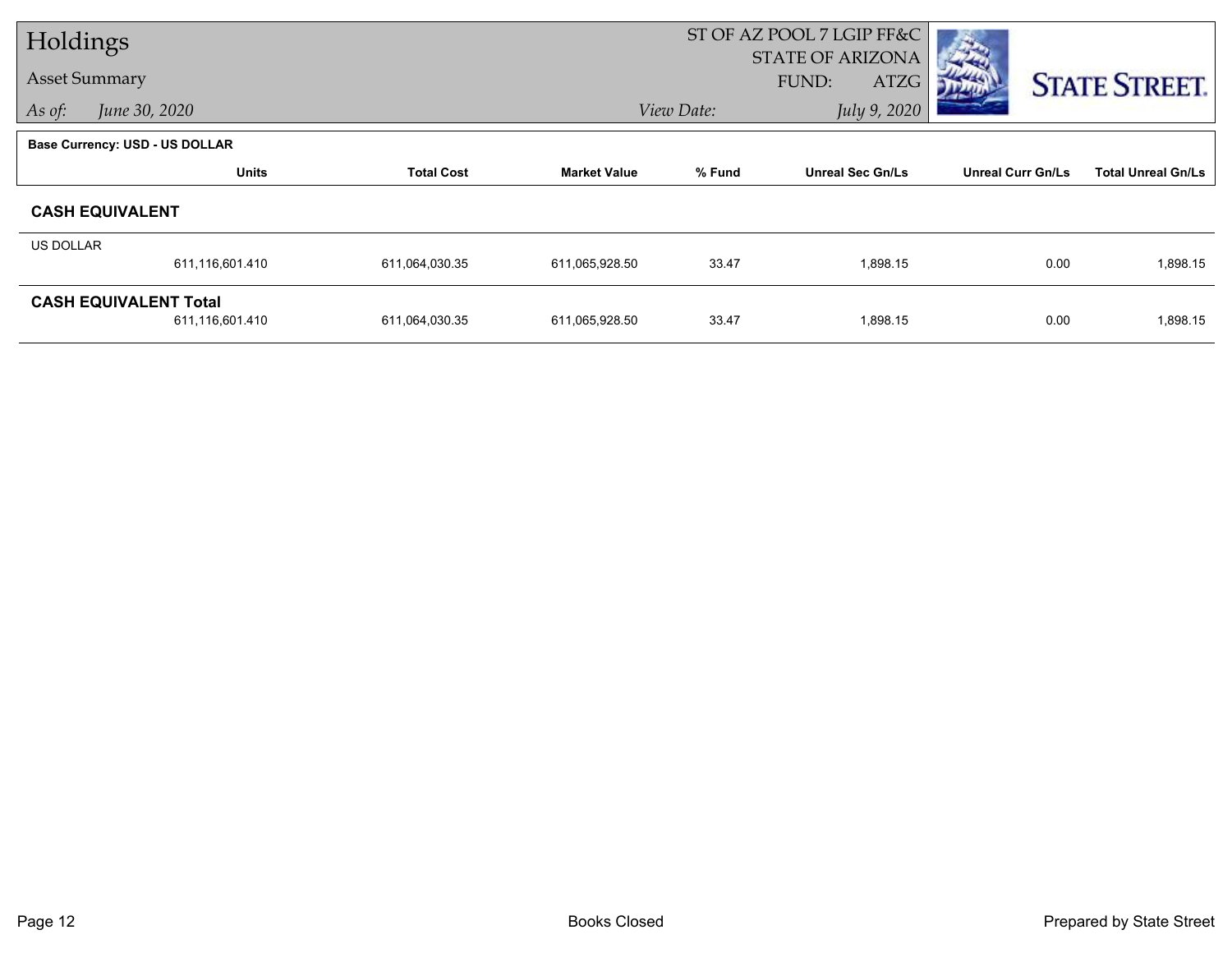| Holdings  |                                                |                   |                     | ST OF AZ POOL 7 LGIP FF&C  |                                          |                          |                           |
|-----------|------------------------------------------------|-------------------|---------------------|----------------------------|------------------------------------------|--------------------------|---------------------------|
|           | <b>Asset Summary</b>                           |                   |                     |                            | <b>STATE OF ARIZONA</b><br>ATZG<br>FUND: |                          | <b>STATE STREET.</b>      |
| As of:    | June 30, 2020                                  |                   |                     | July 9, 2020<br>View Date: |                                          |                          |                           |
|           | <b>Base Currency: USD - US DOLLAR</b>          |                   |                     |                            |                                          |                          |                           |
|           | <b>Units</b>                                   | <b>Total Cost</b> | <b>Market Value</b> | % Fund                     | <b>Unreal Sec Gn/Ls</b>                  | <b>Unreal Curr Gn/Ls</b> | <b>Total Unreal Gn/Ls</b> |
|           | <b>FIXED INCOME</b>                            |                   |                     |                            |                                          |                          |                           |
| US DOLLAR |                                                |                   |                     |                            |                                          |                          |                           |
|           | 1,215,000,000.000                              | 1,214,699,539.24  | 1,214,744,495.05    | 66.53                      | 44,955.81                                | 0.00                     | 44,955.81                 |
|           | <b>FIXED INCOME Total</b><br>1,215,000,000.000 | 1,214,699,539.24  | 1,214,744,495.05    | 66.53                      | 44,955.81                                | 0.00                     | 44,955.81                 |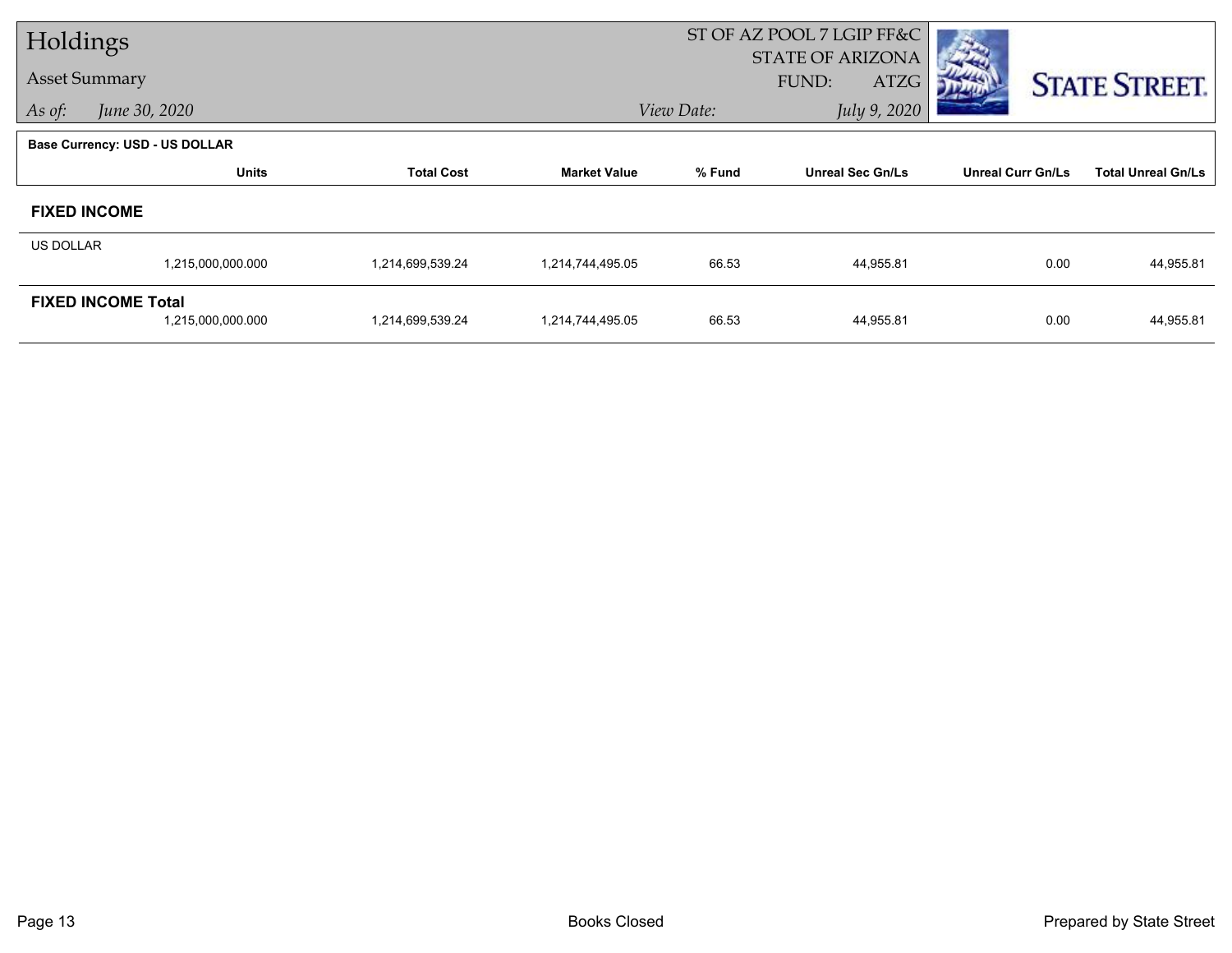| Holdings             |                                       |                  |                     | ST OF AZ POOL 7 LGIP FF&C<br><b>STATE OF ARIZONA</b> |                             |                          |                           |
|----------------------|---------------------------------------|------------------|---------------------|------------------------------------------------------|-----------------------------|--------------------------|---------------------------|
| <b>Asset Summary</b> |                                       |                  |                     |                                                      | <b>ATZG</b><br><b>FUND:</b> |                          | <b>STATE STREET.</b>      |
| As of:               | June 30, 2020                         |                  |                     | View Date:                                           |                             |                          |                           |
|                      | <b>Base Currency: USD - US DOLLAR</b> |                  |                     |                                                      |                             |                          |                           |
|                      | Units<br><b>Total Cost</b>            |                  | <b>Market Value</b> | % Fund                                               | <b>Unreal Sec Gn/Ls</b>     | <b>Unreal Curr Gn/Ls</b> | <b>Total Unreal Gn/Ls</b> |
| <b>FUND Total</b>    |                                       |                  |                     |                                                      |                             |                          |                           |
|                      | 1,826,111,949.210                     | 1,825,758,917.39 | 1,825,805,771.35    | 100.00                                               | 46.853.96                   | 0.00                     | 46,853.96                 |